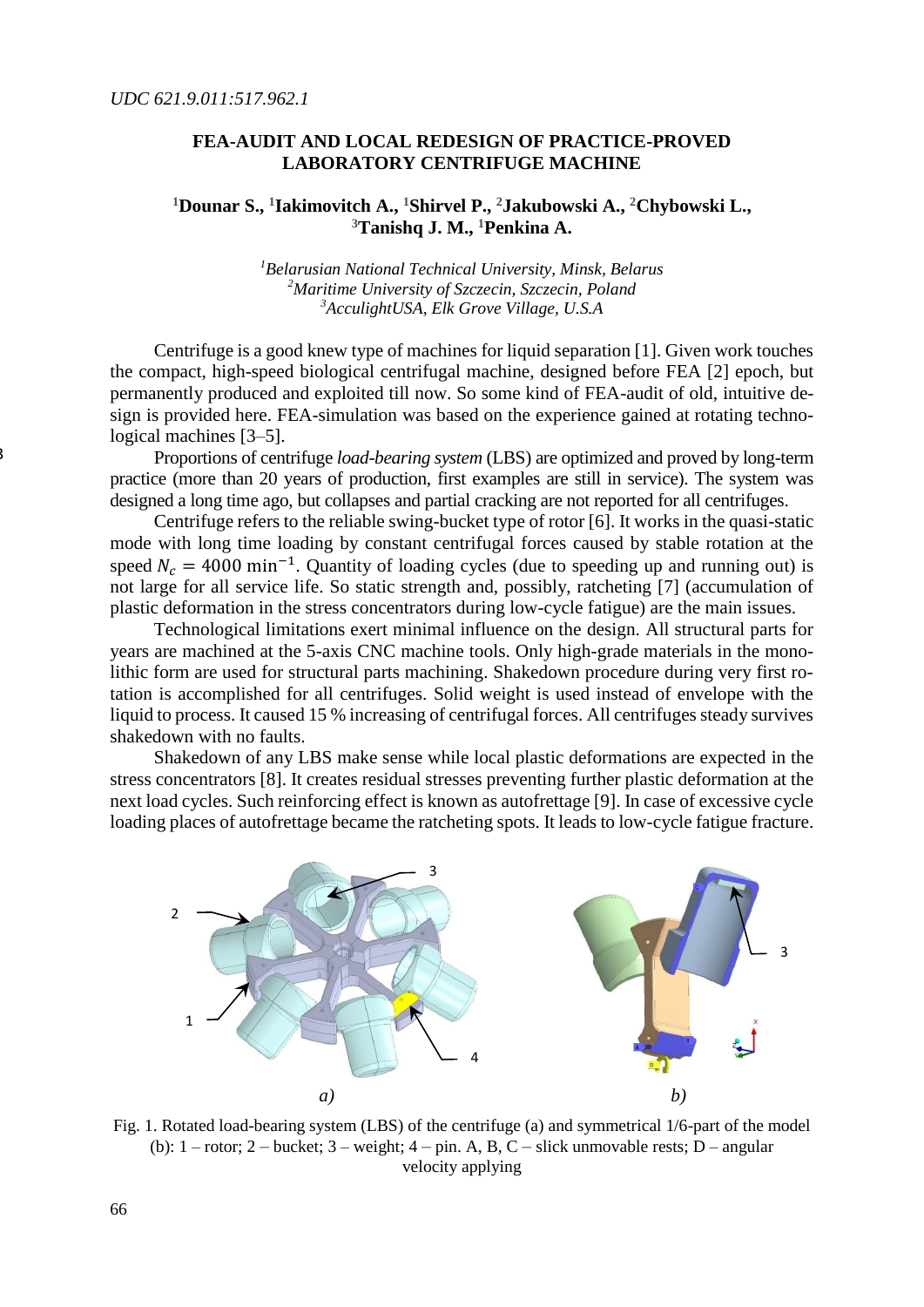Some specific terms are proposed in that work here below:

*Critical point of surviving (CPS)* – severe stress concentrator possesses features: a) almost inevitable in the design sense; b) haven't got a reservation if cracked; c) shortage of effective parameters to control the level of stress in it. CPS are tied to different inner corners and fillets.

*Fillet radius management* (FRM) – need to vary fillet radius for CPS smoothing, causing no indirect damages and harmful consequences for nearby design.

*Contact spot control* (CSC) – design approach aiming to reduce nominal contact interface to dimensions of expected virtual contact spot. It gives room for e. g. CPS smoothing.

Fig.1, a gives an outer view of the centrifuge's load-bearing system (LBS). Fig. 1, *b* depicts 1/6 portion of the full symmetrical model. The section view on the rotating structural parts is given in fig. 2. The set of parts consists of the aluminum rotor 1 (outer diameter  $\alpha$ 205 mm; six spokes 1S protruded radially from the hub 1H) and six aluminum buckets 2 (height 162 mm), containing processed liquids in the flexible envelopes (not showed). In that work envelopes are replaced by weights 3, secured to the bucket bottoms. There is lug 1L at the end of each spoke. Lug holds pin 4.



Fig. 2. Section view of the symmetrical ½-part of the model with the distribution of the equivalent stresses  $\sigma_e$  (MPa), caused by angular velocity  $\omega = 420 \text{ rad/s}$ . Only quarters of buckets 2 and weights 3 are shown. Marks 1L, 1S, 1H relate to the rotor 1; marks 4b, 4s – to the pin 4. EL, BC

Two neighboring pins 4 hold the bucket 2 between spokes with the possibility of local rocking. Every pin possesses three cylindrical steps. The central step of  $\alpha$ 32 mm (call it – stem – 4S) is inserted into spoke lug (1L) and fixed. End steps (bosses – 4B; ø30 mm) stay in frictional contact with buckets 2. Axes of the bosses inclined at 30 degrees to the axis of the stem in the rotational plane (fig. 3).

That work conservatively describes just shakedown procedure, where instead of envelope the weights 3 of the same mass (0.9 kg) is simulated.

FE model building was provided focusing on the surface layers precise meshing. The critical region of centrifugal LBS is the pin with mating them rotor lug and bucket slot (fig., 3 *a*, *b*). Axes of the pin stem St and pin boss B are inclined to each other at 30º. So special shoulder Sh is necessary. Shoulder conjugates with boss by fillet F. Current (existing) fillet radius is stated by drafts as  $r_f \leq 1$  mm. That design will be referenced below as *Des1*.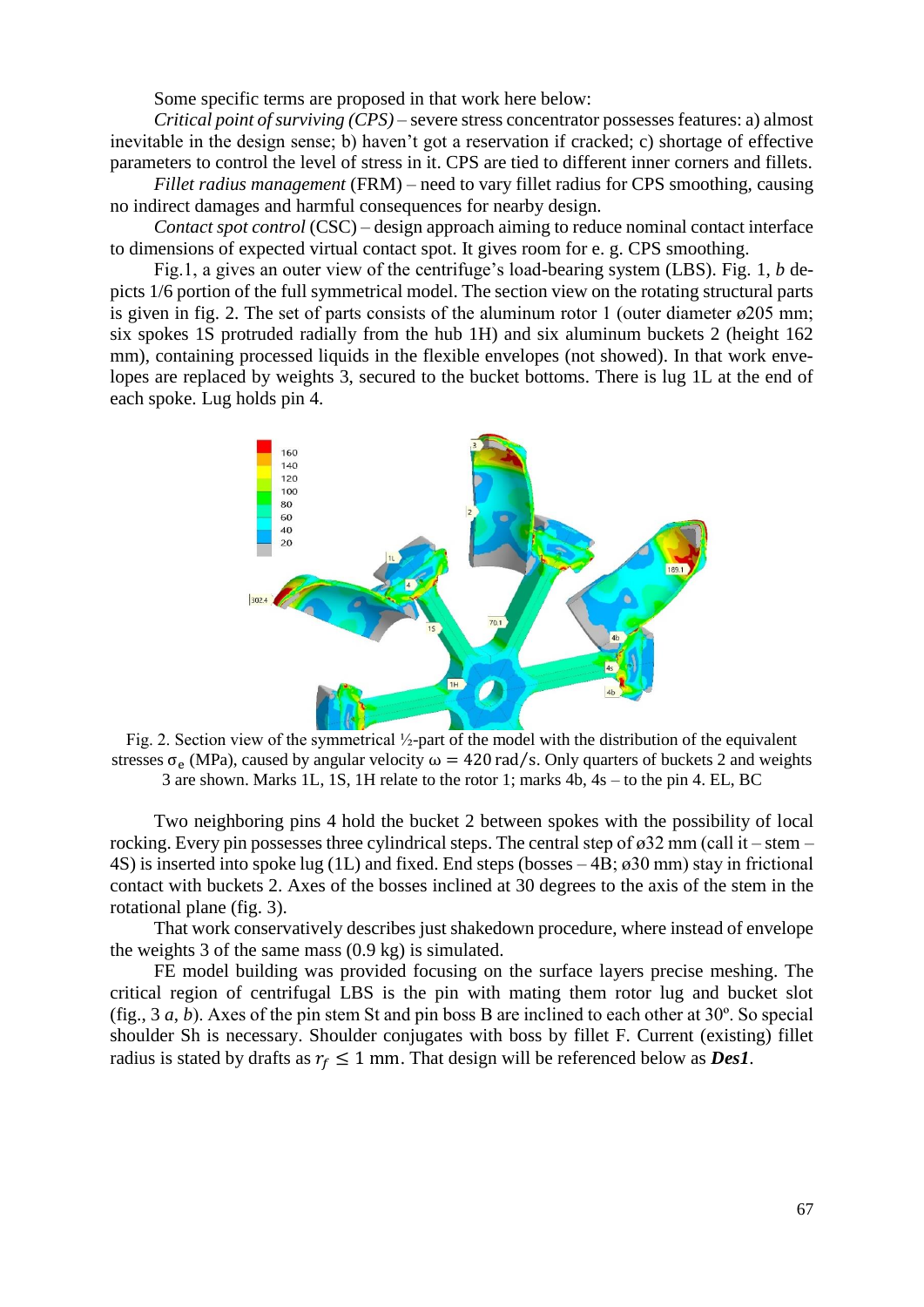

Fig. 3. Geometry and mesh for pin and mating parts: bucket slot C showed only (*b*); pin (stem St plus boss B is visible (*a*)

Contact surface 1-2-6-5 is shown as the lug L hole in fig.3, b. Small hole H is aimed at the pin fixation. There is slot in the bucket L (fig. 3, *b*). It's surface 7–8–9–10 mates with the pin boss. Both parts are pressed to each other by centrifugal forces. Bucket slot is paved by 5 thin FE layers. Lug and rotor spoke Sp is simulated by the common mesh with relatively rare meshing of inner volumes.

Pin is made from hardened stainless steel 14X17H2 (GOST analog of AISI 431; yield stress  $\sigma_v$  = 810 MPa ). Rotor and buckets are from the aluminum alloy B95 (yield stress 420 MPa).

Allowable stresses may be taken from respectable German standard DIN 15018, dealing with technological machine strength. Static (and quasi-static) loading needs working stresses  $\sigma_{th}$  to be lower than yield stress  $\sigma_{v}$  according to formula  $\sigma_{th} \leq \sigma_{v}/1.5$ . It touches spacy stresses (frequently called *nominal stresses*). Appropriated level of local stresses into concentrators is not too evident.

The task is treated as fully static. Only centrifugal forces are applied by rotational velocity  $\omega = 420 \text{ s}^{-1}$ . Speeding-up nor run-out is simulated. The geometrical model is taken as fully symmetrical. Only 1/24 – part of the model is sufficient to represent a situation. Constraint conditions are represented only by slippy rests due to only symmetrical parts of model were modelled.

The simulation was provided for a bunch of models and variants. Survey (introducing) variants are fully linear, elastic (*EL*), with one-step loading. All contact pairs in that cases were switched to the bonded status (*BC*). Final simulations included an accounting of geometry nonlinearities (always), plastic deformation (mark it *PL*), and frictional contact effects (*FC*). A standard small-step loading procedure was provided. Technic of "weak springs" is used to insure convergence of iteration procedure at very beginning of loading.

All frictional contact pairs were initially adjusted to touch, without inner gaps or prestress. Friction coefficient  $\mu = 0.2$  was appointed for all pairs. Contact sliding was tracked during loading. Sliding distance was not exceed several dozen of micrometers. Contact spot changes were noticed.

Contact force reaches 43.3 kN at the every pin boss. It is causes by centrifugal forces applied to the weight (0.9 kg) and to the bucket (1.24 kg). Contact forces evoke radial tension inside every rotor spoke. However rotor strength is quite sufficient in general. Fig. 2 shows according picture of the equivalent stress  $\sigma_e$  for the linear model with bonded contact pairs.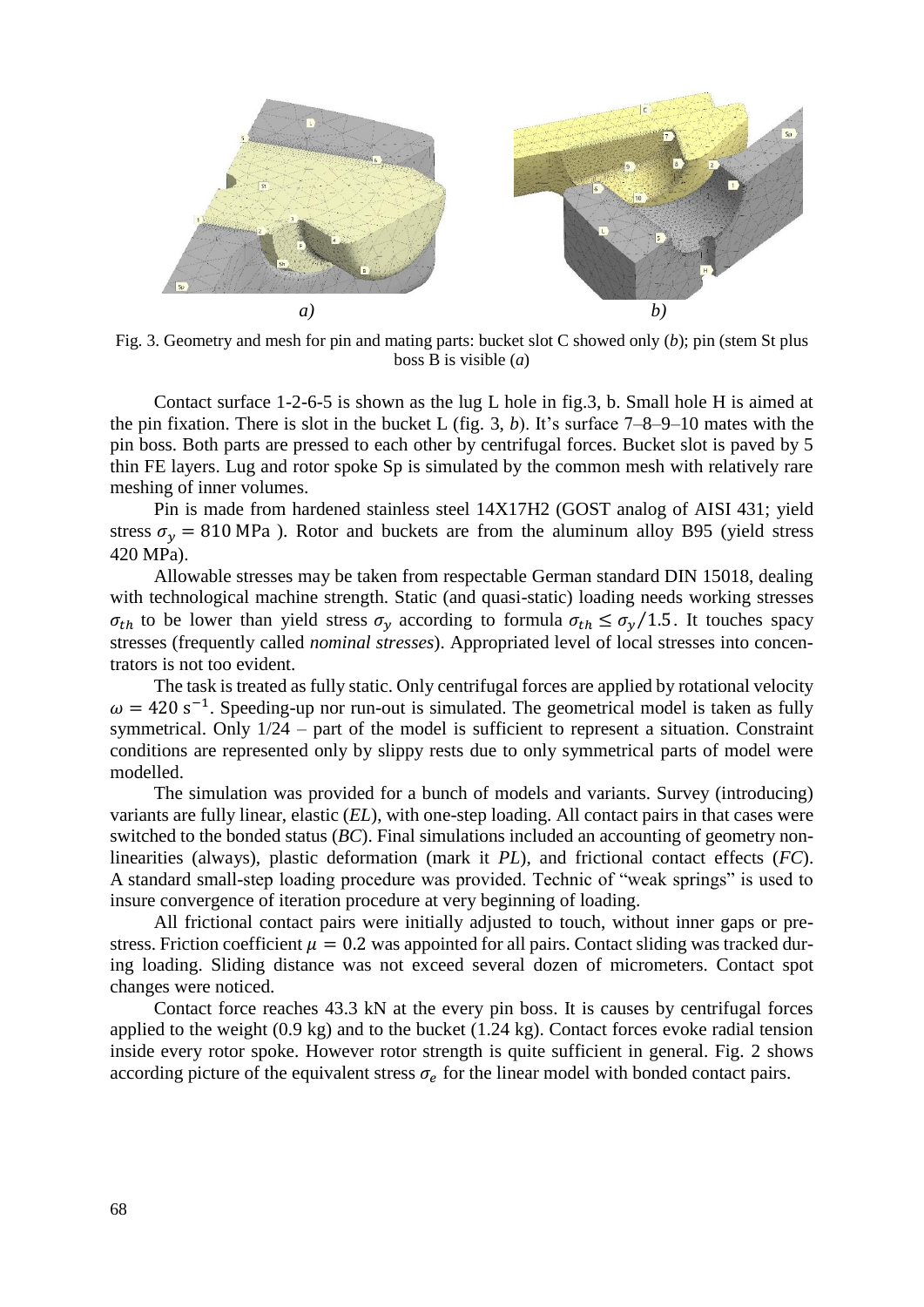

Fig. 4. Distribution of the equivalent stresses  $\sigma_e$  (MPa) in the rotor spoke with adjacent lug (at the left) and hub (at the right) (one-quarter model; FC, EL). Angular velocity  $\omega = 420 \text{ rad/s}$ ;×50

All stresses are relatively low in the rotor. Every spoke (1S) undergoes moderate, nearuniform tension (mark 70.1 MPa). It is much lower, then assigned yield stress of the aluminum alloy (420 MPa). Stress concentrators in the centrifuge LBS are all tied to pins and to bottoms of buckets.

Fig. 4 depicts the distribution of  $\sigma_e$  in the rotor itself for simulation with friction contacts (FC). The situation is caused at whole by radial tension. Only slight stress concentration is revealed on the spoke-hub junction (92.6 MPa instead 70.1 MPa in the middle of spoke). Transient rounding between spoke and lug is stressed a little bit more – 131.5 MPa (concentration in 1.87 times). Attention should be paid to the edge of the pin-hole (198.2 MPa). However, really dangerous place is a small auxiliary hole (for pin fastening), where  $\sigma_e$  reaches 301.1 MPa. Such stress level is hardly approvable in comparison with yield stress  $\sigma_y^{al} = 420$  MPa.

Centrifuge stresses accumulate mostly in the pin regions. Let's name (fig. 5, *a*) contact pair "pin – bucket" as interface *CI-1* (mark *463.5*), and contact pair "pin – rotor spoke" as *CI-2* (marks *214.2 – 16.6 – 0*). Contact interface *CI-2* is partially opened (mark 0) from the side of the centrifuge axis. Contact pressure concentrates on the edge of pin hole (mark *214.2*). Pressure is just low in the middle of the spoke lug (mark *16.6* at the fig. 5, *a* and mark *2* at the fig 5, *b*).

Contact interface *CI-1* is more stressful. Its feature is linear virtual contact (through mark *463.5* at the fig. 5, *a*). That line corresponds to the edge 1 (fig. 5, *a*) on the pin boss.



Fig. 5. Compressing stresses (*a*) in the contacts "pin (shown separately on b) – bucket slot" (up to 463.5 MPa) and "pin stem – spoke lug" (up to 214.2 MPa). EL, FC

Linear-like contact *CI-1* reflects by narrow strips on the pictures of bucket stress state (fig. 6). Tension stress concentrator (mark 215.27) is visible (fig. 6, *a*) in the bucket slot on the  $\sigma_1$  distribution. Strip of high compression (mark 332.65 on the fig. 6, *b*) is depicted on the  $\sigma_3$ picture. The last strip precisely coincides with linear *CI-1* contact. Tension strip is place of centrifugal force collecting.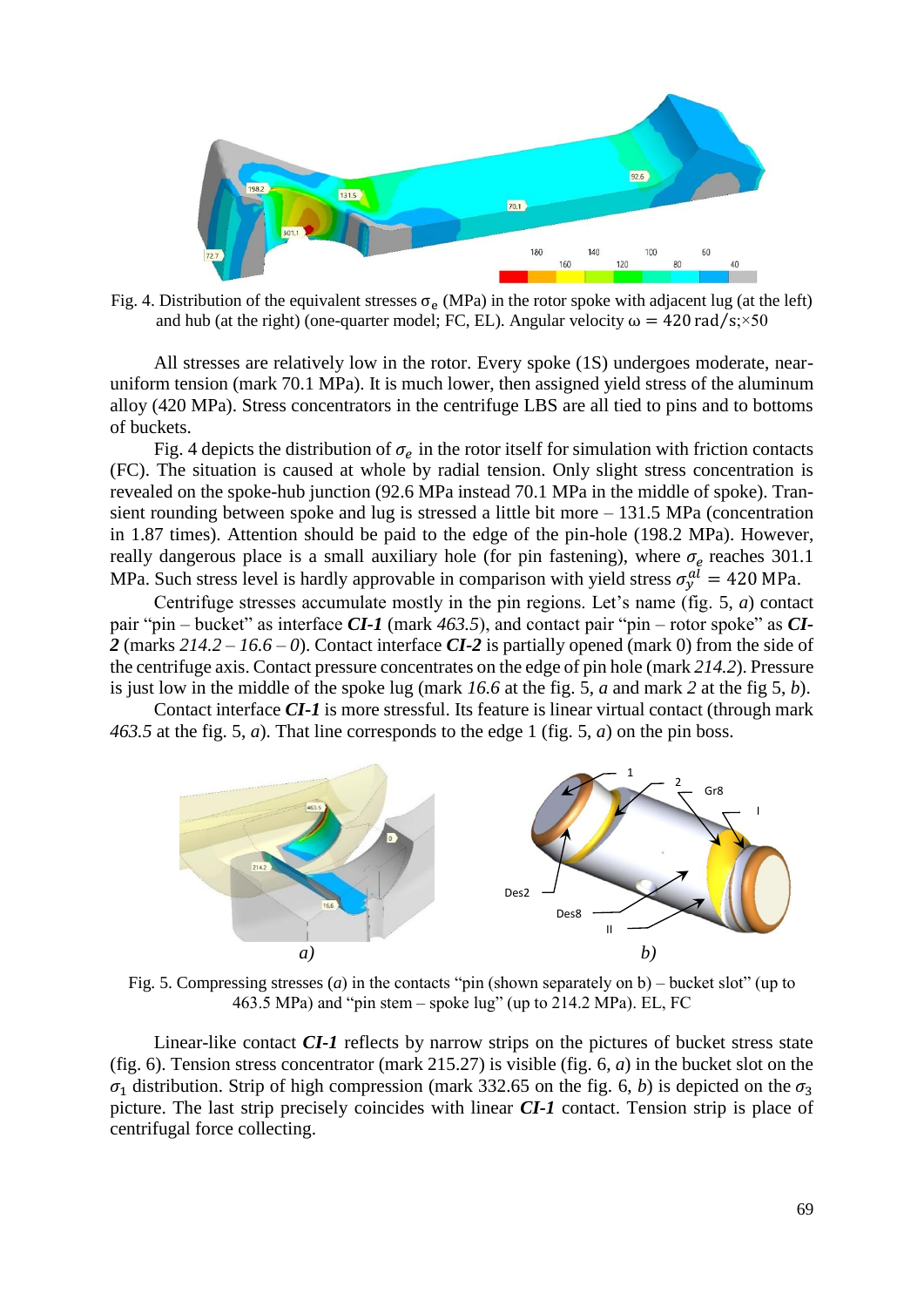

Fig. 6. Stress state in the bucket ( $\frac{1}{4}$  part) during rotation with angular velocity = 420 rad/s : *a* – distribution of maximal principal stress  $\sigma_1$ ; *b* – picture of the minimal stress  $\sigma_3$ . EL, FC, MPa, ×20

Fig. 6 pointed out overstress of the bucket bottom. There are two regions of strong bending – at the center of the bottom (marks  $319.54 - 217.09$ ) and on the transition "bottom – shell" (marks 188.78 – –87.295). Surface plastic deformations are near to start at the bottom center.

The strongest stress concentration is revealed on the pin fillet F (fig. 3). Elastic solution for frictional contacts (fig. 7, *a*) shows equivalent stress (mark 1222) exceeding one and half times yield stress. Two-axial tension governs on the fillet surface ( $\sigma_1 = 1351 \text{ MPa}$ ,  $\sigma_2 =$ 343*M* Pa,  $\sigma_3 = 0$ ).



Fig. 7. Distribution of the equivalent stresses  $\sigma_e$  (MPa) in the pin ( $r_f \le 1$ mm) and rotor lug (a – EL, FC) and plastic deformation focus on the pin fillet surface (b – PL, FC).  $\omega = 420 \text{ rad/s}$ ;  $\times 50$ 

Elastic-plastic solution (fig. 7, *b*) reveals significant plastic deformation on the fillet (mark 0.25 %). It is unsafe situation due to preliminary steel hardening. Local plastic overloading of the hardened pin may leads to the brittle fracture.

Fillet F should be taken as a specific object – critical points of surviving – CPS. One could see strong imminent stress concentration, on the one hand. On the other hand, long service life of centrifugal machine gives evidence of material surviving into fillet region. It is possible, qualitative steel possesses durability resources even in the hardened state. Feasible issue may be autofrettage effect, when overloading causes plastic deformation and residual stresses. That stresses could envelope CPS and compensate partially working stresses. Plastic deformation of the hardened pin fillet points out at the uninvestigated marginal field of the steel strength. Looks like hardened steel is able to withstand some local plastic flow in the repeatable manner. Though condition and safety frames of such surviving are really unclear.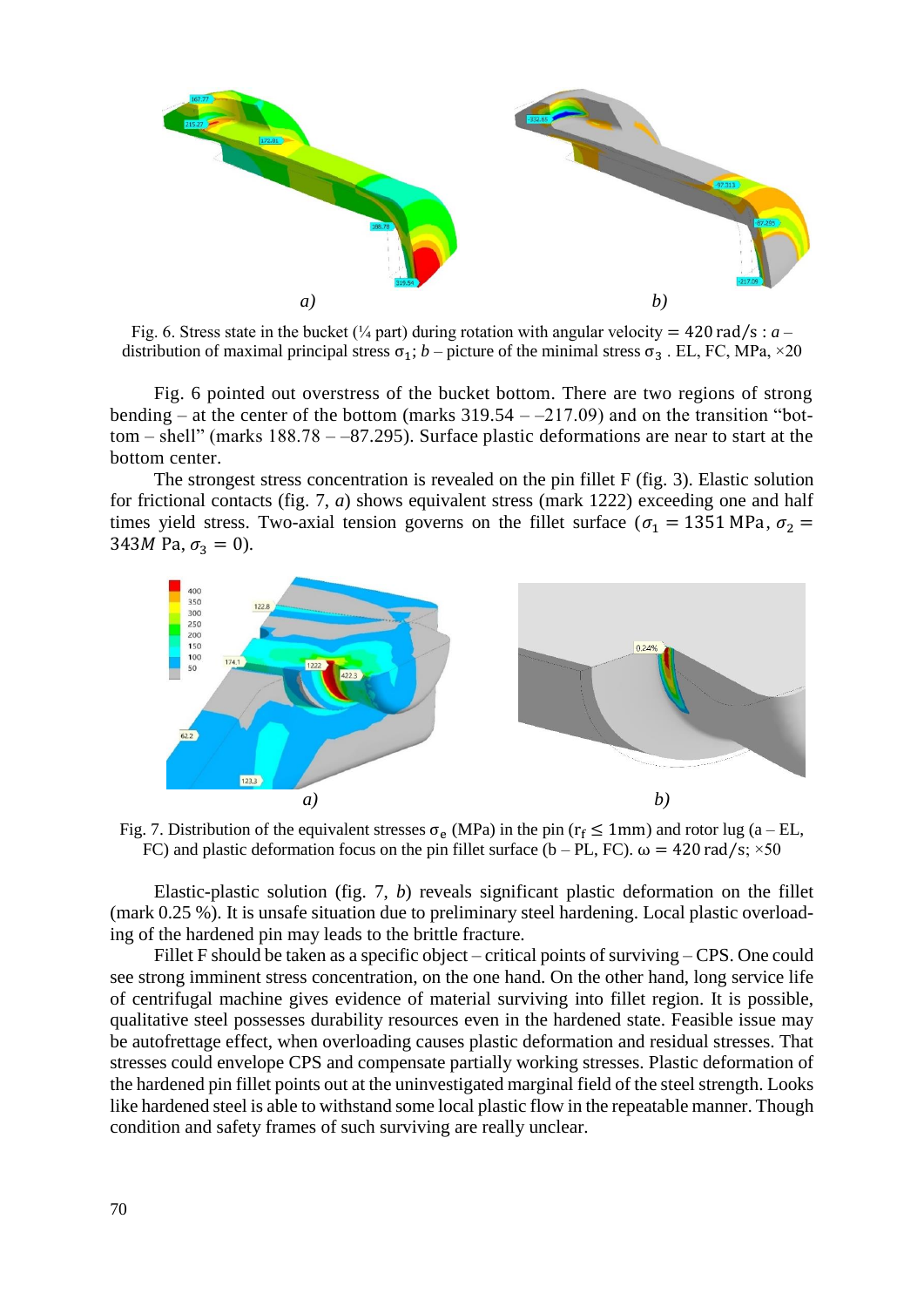**Discussion about optimization.** Pin fillet CPS needs to be smoothed out. Full CPS excluding is hardly possible. It is caused by logic of the console beam (pin boss) loading. Hardness and ductility should be brought to the problem area at the same time [10]. Obviously, pin should be accomplished from functional gradient material (FGM) [11]. High hardness of surface layers would be sufficient to confine fillet region in the fully elastic conditions. However, FGM approach needs time, sustained pin production and cost. Nearby solutions are shot peening [12] and laser treatment [13] in the synergetic way.

Both technologies are effective for relatively opened features at the processed part. For example, blasted shot flow hardly reaches small rounds in the inner corners (discussed case). Thus, pin should be redesigned with more exposed fillet.

Filling the step between stem and boss at the pin was provided by *fillet radius management* (FRM) approach (fig. 3, *a*). Initial fillet F radius value  $r_f = 1$  mm (*Des1*) was changed to the 2, 4, 8 mm (design variants Des2, Des4, Des8 respectively). It is necessary to find the room for Des4, Des8 solution. Technics CSC could do it by contact interface CI-1 decreasing (fig.  $5, b$  – right end).

Double increasing of fillet radius lowers peak tension stress. Stress  $\sigma_1$  decreases from 1351 MPa ( $r_f = 1$  mm; fig. 7, *a*) to 883 MPa ( $r_f = 2$  mm; fig. 8, *b*). Small plastic deformations  $\varepsilon_{pl}^{ac}$  < 0.015 are revealed on fillet. So larger radius relives danger of surface fracture.

CSC technics proposes (fig. 8, right pin ends) to increase fillet radius up to limit and exclude the pin step completely. Step would be overrode by complex surface Sm8. Radius 8 mm is achieved in the point C. Such overriding leads to the significant weakening of tension. Mark  $470.99$  points out moderate  $\sigma_1$  stress. It is two times lower as for Des2 (left pin ends on fig. 8 – mark *883.27*). CSP is smoothed out. Possibility cracking becomes weak.

Room for larger fillet was found by shrinkage of "pin – bucket" contact spot (interface *CI-1*). Initial cylindrical boss was ultimately overrode by fillet itself and groove Gr8 (fig. 8, *b*). That groove is shallow. Gr8 profile is incorporated inside smoothing arc CA (fig. 8, *a*). Groove Gr8 is the extension of the fillet and take part in the stress alleviation. Approach FRM collaborates here with CSC.

As for design Des8, pin can interacts with the bucket only along R3 toroidal surface (fig. 8, *c*), conjugated with Gr8 and having 3 mm radius. Mean R3 contact place as primary contact spot.

Ledge C4 may be optionally shaped on the pin boss. Here ledge is rounded by radius 4 mm. Possibility of free rotation is preserved for "pin – bucket" joint. Ledge C4 may be named as secondary contact spot. Both spots are clearly visible on the fig. 8, *c* (right side). Every pin end possess one primary spot and two secondary ones. It brings reliable three-point basing of bucket upon the pin.

Ultimate pin step smoothing brings the problem of high contact pressure (fig. 9). Standard shape of contact spot is visible on the left side of picture ( $r_f = 2$  mm, Des2). Triangle spot with vertexes O-0, O-1 and O-2 shows moderate pressure concentration, slightly exceeded 300 MPa level.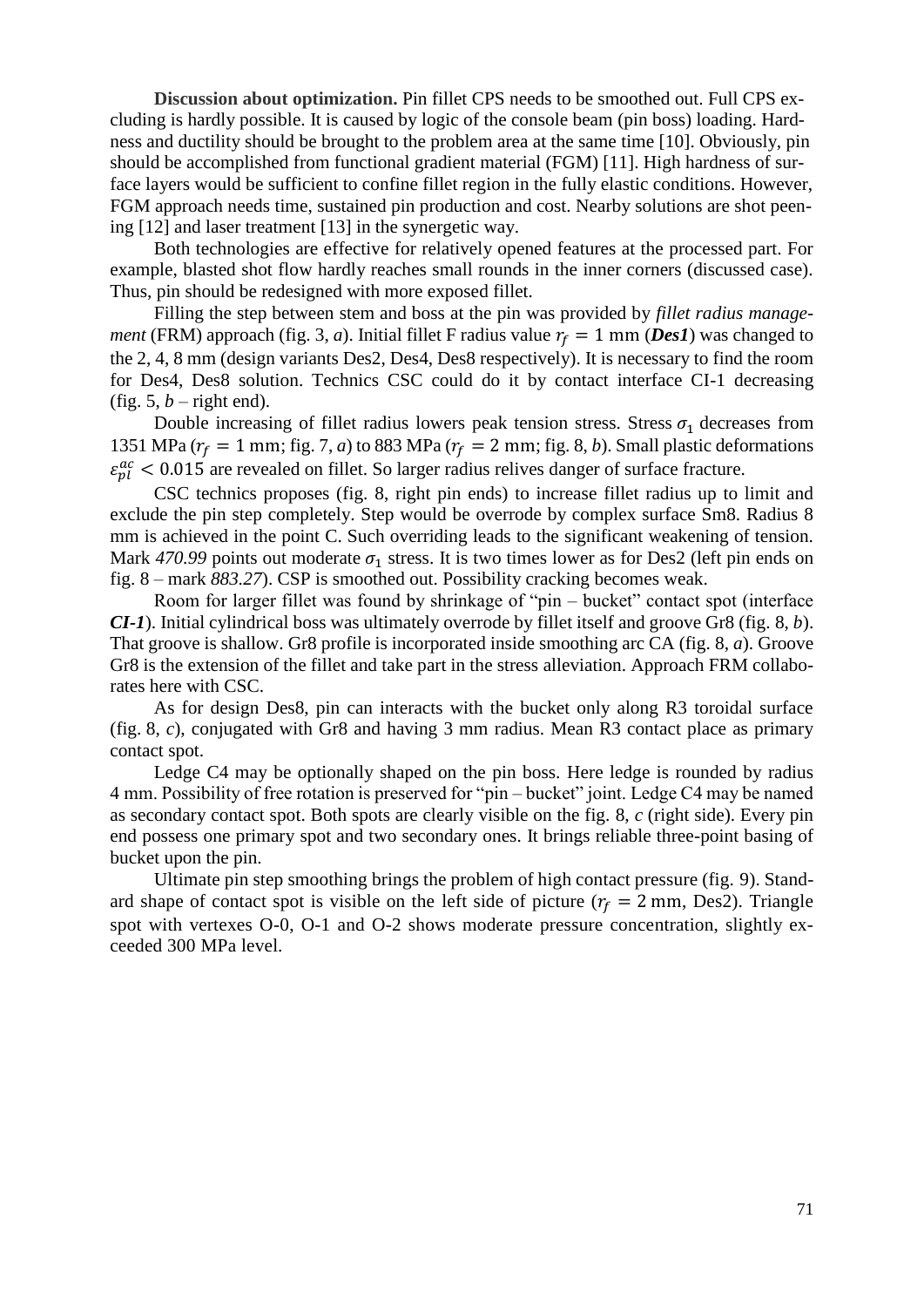

Fig. 8. Design variants Des2 ( $r_f = 2$  mm, left) and Des8 ( $r_f = 8$  mm, right) for pin: *a* – picture of equivalent stress  $\sigma_e$ ; *b* – distribution of maximal principal stress  $\sigma_1$ (tension); *c* – dispensation of minimal principal stress  $\sigma_3$ (compression). EL, FC, MPa; angular velocity  $\omega = 420 \text{ rad/s}; \times 15$ 



Fig. 9. Contact pressure (MPa) distribution in the bucket slot for Des2 (left) and Des8 (right) pin design variants (EL, FC). ×15

Pressure level increases threefold and more for 3-point basing according to Des8 variant (fig. 10, right,  $r_f = 8$  mm). Primary spot A0 – A1 and secondary one B1 are both clearly observable. Spot B1 bears about one third part of the full contact force. Small squares of spots may cause local plastic squeezing. Bucket contact surface should be treated e. g. by laser hardening.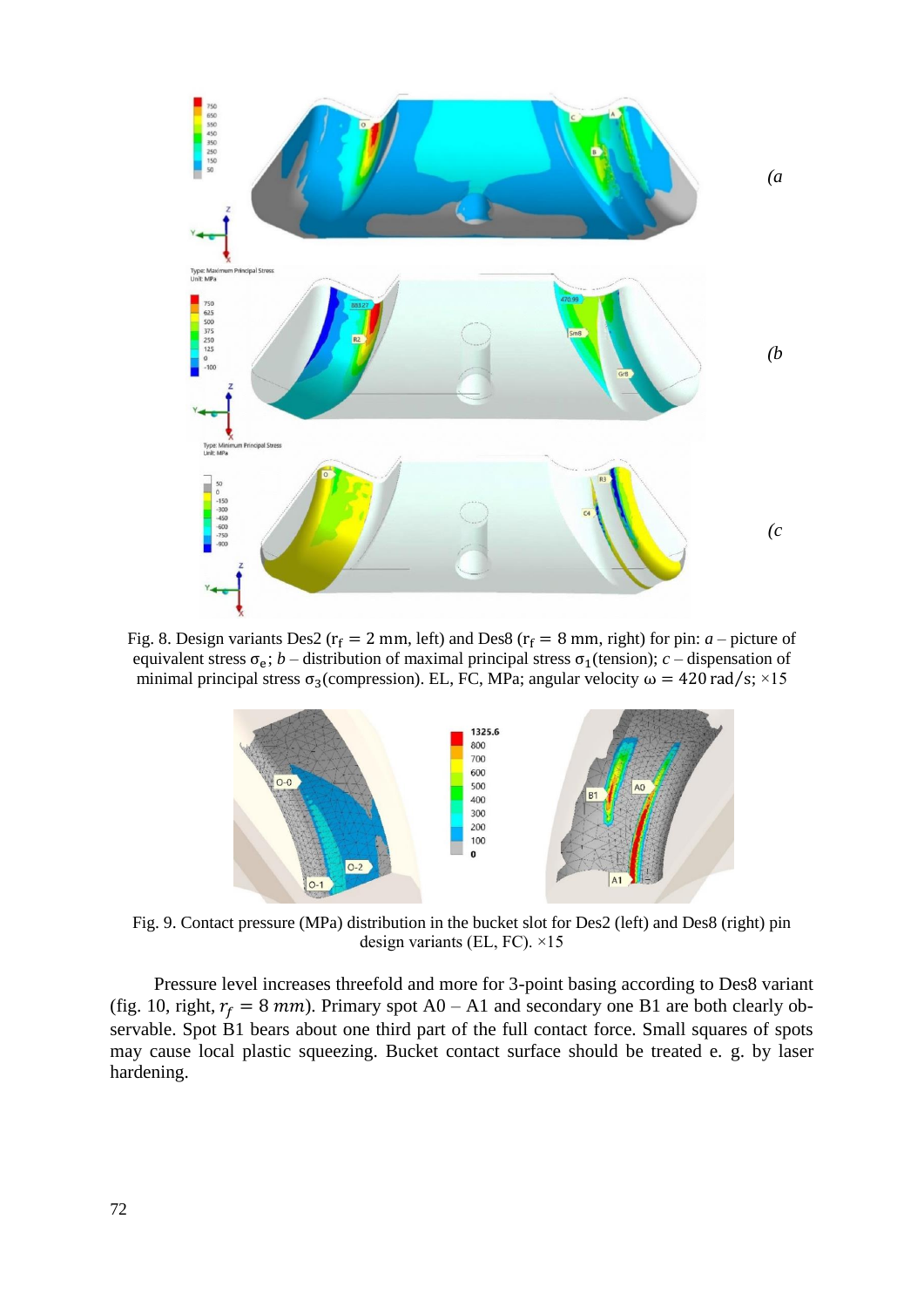

Fig. 10. Stress parameters (see above) and accumulated plastic deformation E5 on the pin fillet depending on radius

Centrifuge simulations (FC) were provided for the range of pin fillet radiuses. Results are collected in the tab. 1. Related graphs are showed on the fig. 10. Here designation *SQE* relates with fully elastic FEM-solution (EL). It is maximal equivalent stress on the pin fillet. Designation *S1E* discloses peak value of maximal principal stress  $\sigma_1$  just here.

| Design variant           | Des0 | Des1 | Des2 | Des4 | Des8 |
|--------------------------|------|------|------|------|------|
| Fillet radius $r_f$ , mm | 0.5  |      | 2    |      | 8    |
| $SQE$ (MPa)              | 1584 | 1225 | 870  | 631  | 439  |
| SQP(MPa)                 | 835  | 830  | 821  | 631  | 439  |
| $SIE$ (MPa)              | 1754 | 1351 | 951  | 688  | 470  |
| Pres (MPa)               | 308  | 306  | 316  | 395  | 1325 |
| Sh(MPa)                  | 752  | 565  | 389  | 275  | 181  |
| $E5~(%10^{-3})$          | 634  | 240  | 14.8 |      |      |

Table 1 – Stresses and plastic deformation on the pin fillet depending on radius produced

Designation SQP refers to equivalent stress  $\sigma_e$  distribution, revealed after elastic-plastic (PL) solution. Stress  $\sigma_e$  is limited here from above by yield stress of steel. It is accompanied by plastic deformation  $\varepsilon_{pl}^{ac}$  accumulation on the fillet surfaces (parameter E5 scaled in 10<sup>5</sup> times). Designation *Sh* describes hydrostatic stress. Large *Sh* value points out volume tension state. It is dangerous for brittle fracture initiation. Designation *Pres* is the maximal contact pressure at the *CI-1* ("pin – bucket") interface. Structural stresses (by curves *SQE*, *SQP*, *S1E*, *Sh* on fig. 10) relatively rapidly go down as fillet radius increases from 0.5 to 4 mm. Stress decreasing decelerates after level  $r_f = 4$  mm passing by. Plastic deformations (*E5*) are revealed at the fillet only for  $r_f = 2$  mm and lower.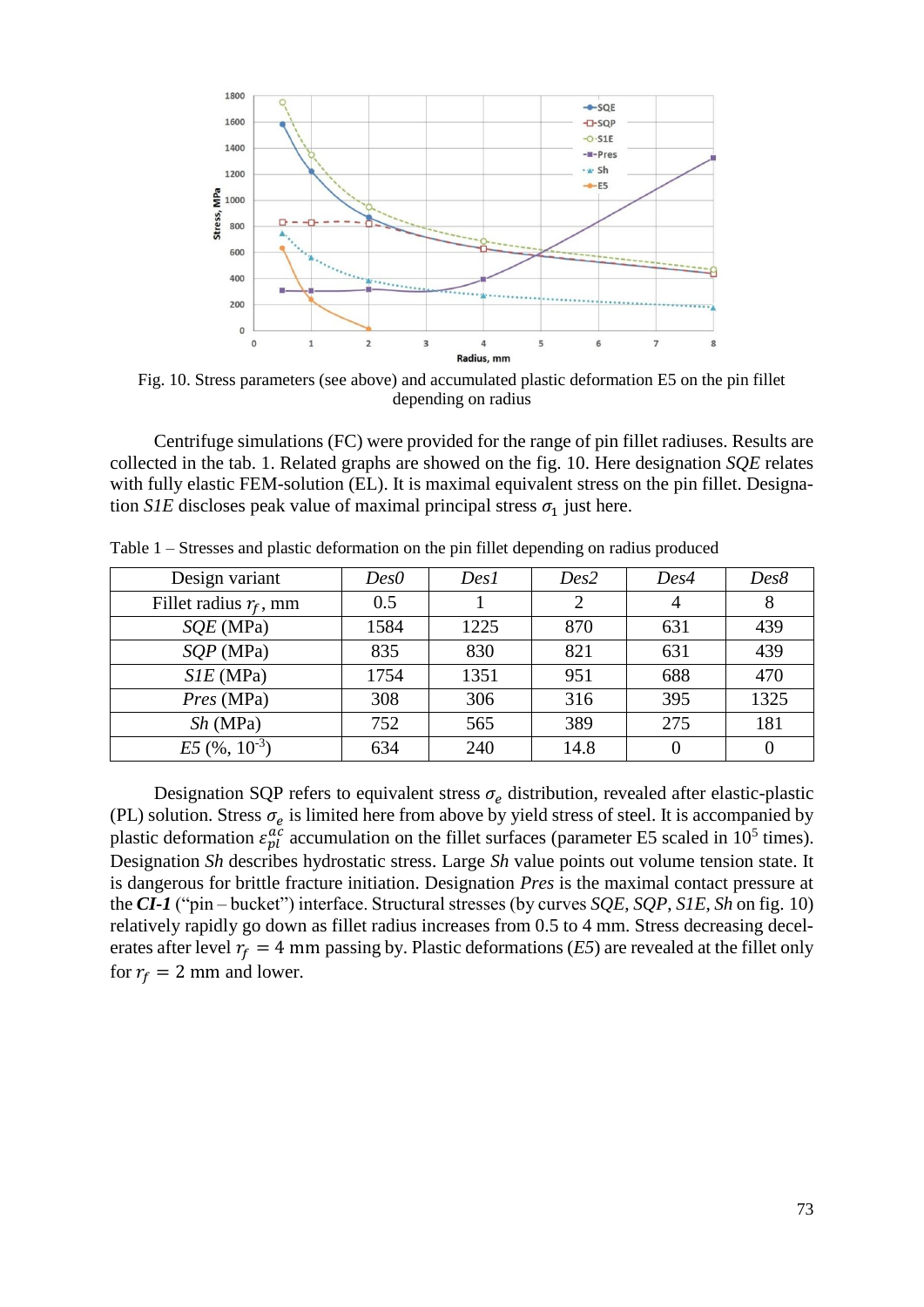

Fig. 10. Stress parameters (see above) and accumulated plastic deformation E5 on the pin fillet depending on radius

Contact pressure (*Pres*) begins to increase for  $r_f = 4$  mm and higher. Thus fig. 10 analysis points out radius  $r_f = 4$  mm (*Des4*) as optimal design solution for presented materials. Here structural stresses as contact ones are limited at the same time. Implementation of the *Des8* variant ( $r_f = 8$  mm) needs to improve bucket slot durability due to high contact stresses. Laser treatment may be fulfilled for centrifuge safety accomplishing.

**Conclusions.** 1. Set of critical surviving points (CSP) is revealed in the centrifuge loadbearing system (LBS). They are placed at the pin fillets.

2. Hardened steel undergoes localized plastic deformation in the CSP on the pin fillets. However pins preserve strength as long-year exploit practice prove. Such kind of surviving needs special investigation. It may be due to autofrettage effect.

3. It is proposed to smooth out (blur, smear) pin CSP by fillet radius increasing. Stress concentrator smoothing is possible. Hence, in the limited design room it brings the contact pressure growing caused by contact spot shrinkage.

4. Pin fillet radius  $r_f = 4$  mm is the optimal one. Equivalent stress is lowered in 1.94 times in comparison with  $r_f = 1$  mm with no significant contact pressure increasing (29 %) only). Simultaneously, hydrostatic pressure is declined in 2.05 times. It improves pin fillet protection from the brittle fracture.

5. Rising of the pin fillet radius is rather moderate instrument to decrease stress concentration. 8-times radius increasing lowers the tension stresses in 2.78 times only.

6. Contact spot control (CSC) demands precise finishing provided by 5-axis machine tools with grinding tooling. Conjunction of grinding and 5-axis machines points out to the new branch.

7. Fillet radius enlargement smooth the pin profile out. It is the step to the bionic design.

## **REFERENCES**

1. Harrison, R. G. Bioseparations / R. G. Harrison [et al.] // Science and Engineering. Oxford University Press. – 2003.

2. Zienkiewicz, O. C. The finite element method / O. C. Zienkiewicz, R. L. Taylor // Basis. Oxford: Butterworth-Heinemann. – 2000. – Vol. 1.

3. Vasilevich, Yu. V., Finite element analysis of centreless-lunette turning of heavy shaft / Yu. V. Vasilevich, S. S. Dounar // Science & Technique. – 2017. – Vol. 16(3). – P. 196–205.

4. Vasilevich, Yu. V. finite element analysis of concrete filler influence on dynamic rigidity of heavy machine tool portal / Yu. V. Vasilevich, S. S. Dounar, I. A. Karabaniuk // Science & Technique. – 2016. – Vol. 15(3). – P. 233–241.